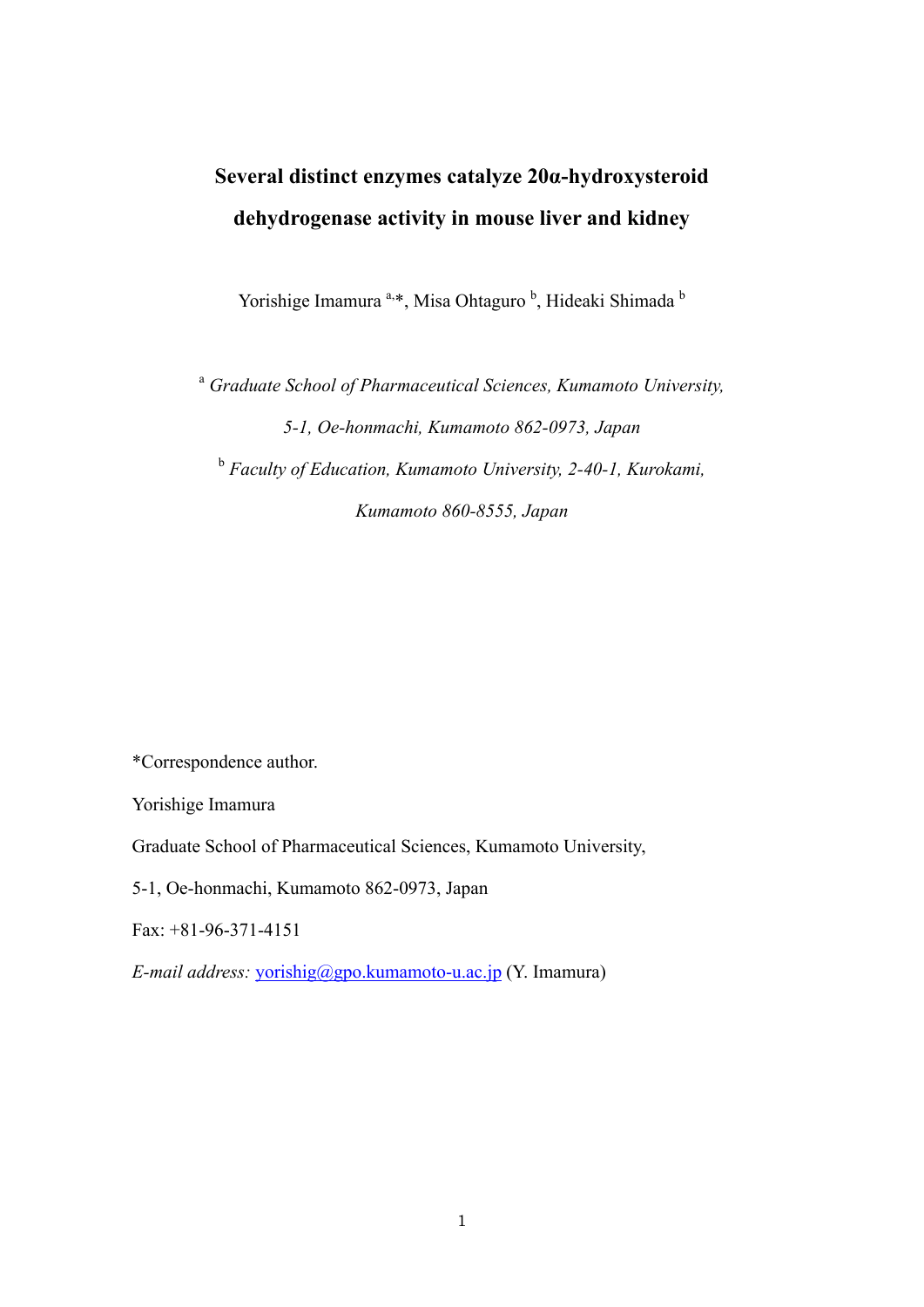## **Abstract**

 The effects of flavonoids and quinones on NADPH- and NADH-dependent 20α-hydroxysteroid dehydrogenase (20α-HSD) activities were examined in cytosolic fractions from the liver and kidney of mice. Judging from the data for the inhibition of NADPH- and NADH-dependent  $20α$ -HSD activities by flavonoids and quinones, enzyme catalyzing renal NADPH-dependent 20α-HSD activity was found to be distinct from enzyme(s) catalyzing hepatic NADPH- and NADH-dependent 20α-HSD activities. Sulfobromophthalein (SBP) had little ability to inhibit hepatic NADPH-dependent 20α-HSD activity and bromophenol blue (BPB) exhibited a weak activation against the enzyme activity, whereas SBP and BPB were potent and moderate inhibitors, respectively, of hepatic NADH-dependent 20α-HSD activity. Thus, enzyme catalyzing hepatic NADPH-dependent 20α-HSD activity appeared to be distinct from enzyme catalyzing hepatic NADH-dependent  $20\alpha$ -HSD activity. The data for the pH profiles of hepatic NADPH- and NADH-dependent 20α-HSD activities also led us to the conclusion. Based on these results, we propose the possibility that several distinct enzymes catalyze NADPH- and NADH-dependent 20α-HSD activities in cytosolic fractions from the liver and kidney of mice.

*Keywords:* 20α-Hydroxysteroid dehydrogenase activity; Mouse liver; Mouse kidney; Cofactor requirement; Inhibitors; Activators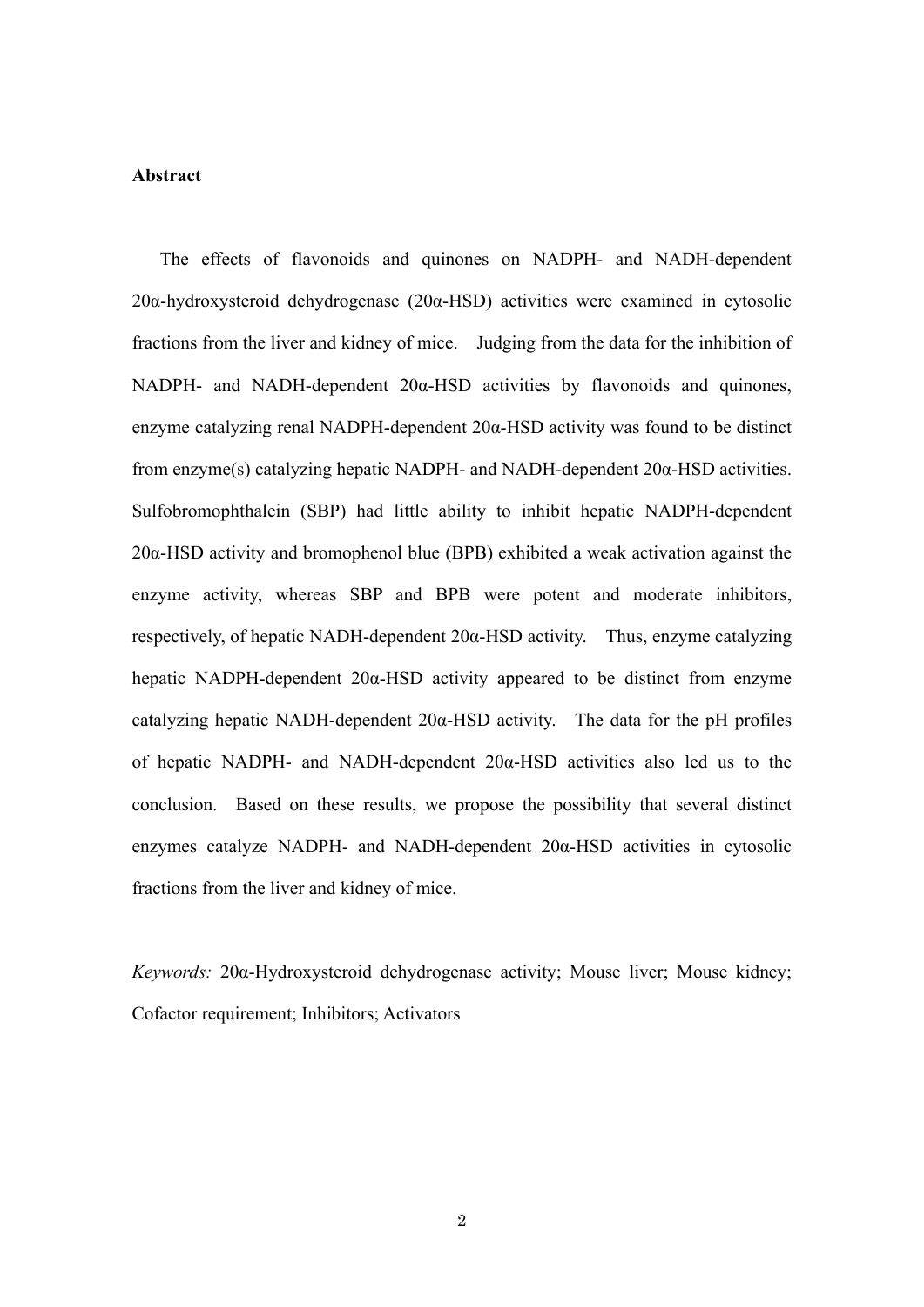## **1. Introduction**

Aldo-keto reductases (AKRs) constitute a large family of enzymes that catalyze the NAD(P)(H)-dependent oxidoreduction of a variety of substrates, including sex steroids [1, 2]. 20α-Hydroxysteroid dehydrogenase (20α-HSD) belongs to the AKR superfamily and catalyzes the stereoselective reduction of progesterone to its inactive metabolite 20α-hydroxy-4-pregnen-3-one [1, 3]. This enzyme has been originally purified from rat ovary and characterized [4-6]. Furthermore, genes encoding human, rabbit, rat, and mouse 20α-HSDs have been cloned [*AKR1C1* (human), *Akr1c5* (rabbit), *Akr1c8* (rat), *Akr1c18* (mouse)] [7-12]. Progesterone is necessary for maintaining mammalian pregnancy and its conversion into 20α-hydroxy-4-pregnen-3-one is associated with the termination of pregnancy. On the other hand, progesterone at high levels has adverse effects on the development of fetuses [13, 14]. Thus, 20α-HSD probably plays a role in regulating the amount of progesterone and protects the fetuses from the cytotoxic effects of progesterone.

 It has been reported that in mice, 20α-HSD activity or its mRNA expression is widely found in non-reproductive tissues [15-19]. Our previous paper [20] has also demonstrated that 20α-HSD activity is detectable in cytosolic fractions from the liver, kidney and lung of mice. Interestingly, both NADPH and NADH were effective as the cofactors for 20α-HSD activity in mouse liver cytosol, whereas 20α-HSD activity in mouse kidney cytosol required only NADPH as the cofactor [20]. These findings suggest the existence of several distinct enzymes catalyzing 20α-HSD activity in non-reproductive tissues other than the ovary. Such a well-known example is mouse 17β-HSD type 5 (Akr1c6), which possesses a low  $20\alpha$ -HSD activity [17, 21].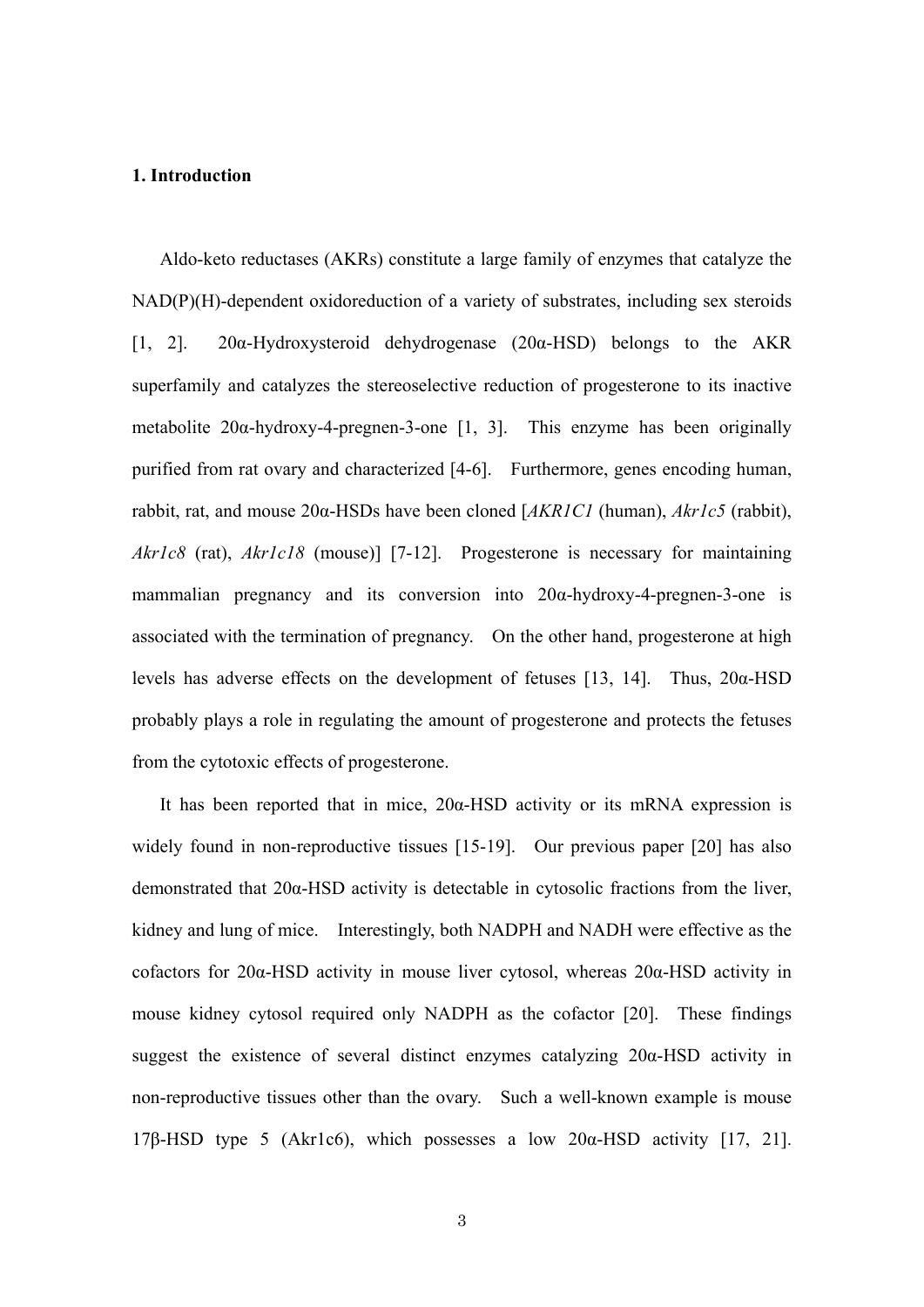Akr1c12 expressed highly in mouse liver and gastrointestinal tract may also catalyze 20α-HSD activity, since this enzyme has the ability to reduce progesterone [18, 22]. Furthermore, 20α-HSD activity in human placenta is catalyzed by 17β-HSD type 1 or type 2 belonging to short-chain dehydrogenase/reductase (SDR) enzymes [3]. However, information on multifunctional enzymes that catalyze 20α-HSD activity in tissues such as the liver and kidney has been very limited.

 The purpose of the present study was to elucidate the inhibition or activation by flavonoids, quinones and phthalein analogs such as phenolphthalein (PP) of enzymes that catalyze NADPH- and NADH-dependent 20α-HSD activities in cytosolic fractions from the liver and kidney of mice. Furthermore, pH profiles of these 20α-HSD activities were compared with each other.

#### **2. Materials and methods**

## *2.1. Materials*

Progesterone and 20α-hydroxy-4-pregnen-3-one were purchased from Sigma (St. Louis, MO). Flavonoids were obtained from the following sources: apigenin and naringenin (Aldrich, Milwaukee, WI); quercetin (Wako Pure Chemicals, Tokyo, Japan); fisetin (Tokyo Kasei, Tokyo, Japan); daidzein (Sigma). Quinones were from the following sources: 9,10-phenanthrenequinone (9,10-PQ) (Sigma); 1,2-naphthoquinone (1,2-NQ), 1,4-naphthoquinone (1,4-NQ), 9,10-anthraquinone (9,10-AQ), aceanthrenequinone (AAQ) and acenaphthenequinone (ANQ) (Aldrich). Phthalein analogs were from the following sources: phenolphthalein (PP) (Wako Pure Chemicals); sulfobromophthalein (SBP), phenolsulfonphthalein (PSP) and bromophenol blue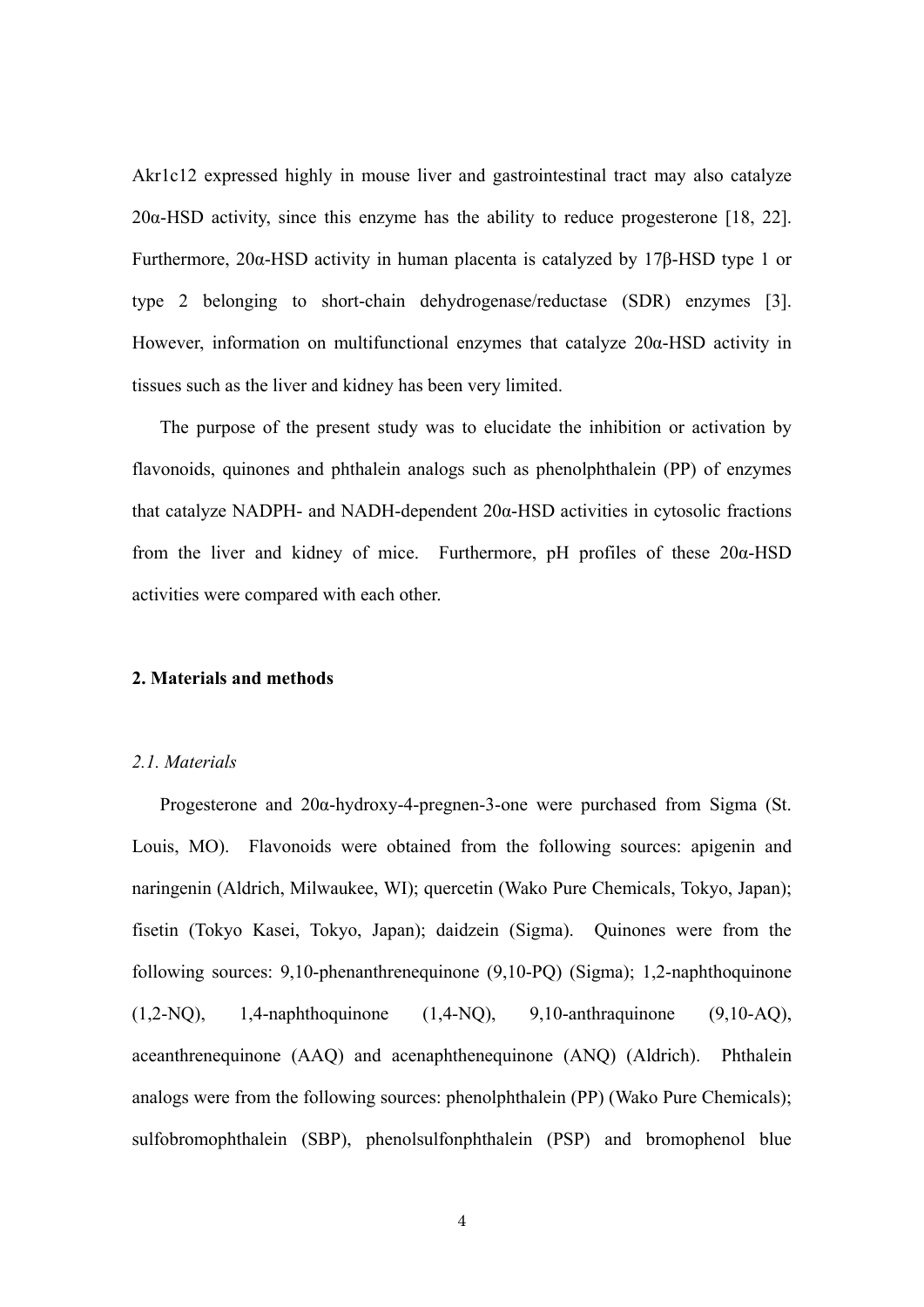(3,3',5,5'-tetrabromophenolsulfonphthalein, BPB) (Aldrich). NADPH, NADH, NADP and NAD were purchased from Oriental Yeast (Tokyo, Japan). All other chemicals were of reagent grade.

#### *2.2. Animals*

Male ddY mice at 8 weeks of age were purchased from Japan SLC (Shizuoka, Japan). The animals had free access to a diet of standard laboratory chow and water. All animal experiments were undertaken in compliance with the guideline principles and procedures of Kumamoto University for the care and use of laboratory animals.

## *2.3. Preparation of cytosolic fraction*

The animals were slightly anesthetized and killed by decapitation. The liver and kidney were quickly excised, and homogenized in a Potter-Elvehjem homogenizer with three volumes of 10 mM sodium-potassium phosphate buffer containing 1.15% KCl (pH 7.4). All subsequent procedures were performed at  $3-5^{\circ}$ C. The homogenates were centrifuged at 10,000g for 20 min and the resulting supernatants were centrifuged at 105,000g for 60 min to obtain the cytosolic fraction. The cytosolic fractions from the liver and kidney of male mice were used as enzyme preparations.

## *2.4. Assay of 20α-HSD activity*

The reaction mixture for the reduction activity consisted of progesterone (0.1 mM), cofactor (0.5 mM), enzyme preparation (cytosolic fraction) and 100 mM sodium-potassium phosphate buffer (pH 7.4) in final volume of 2.0 ml. In the case of determination of the optimal pH, 100 mM sodium-potassium phosphate buffers at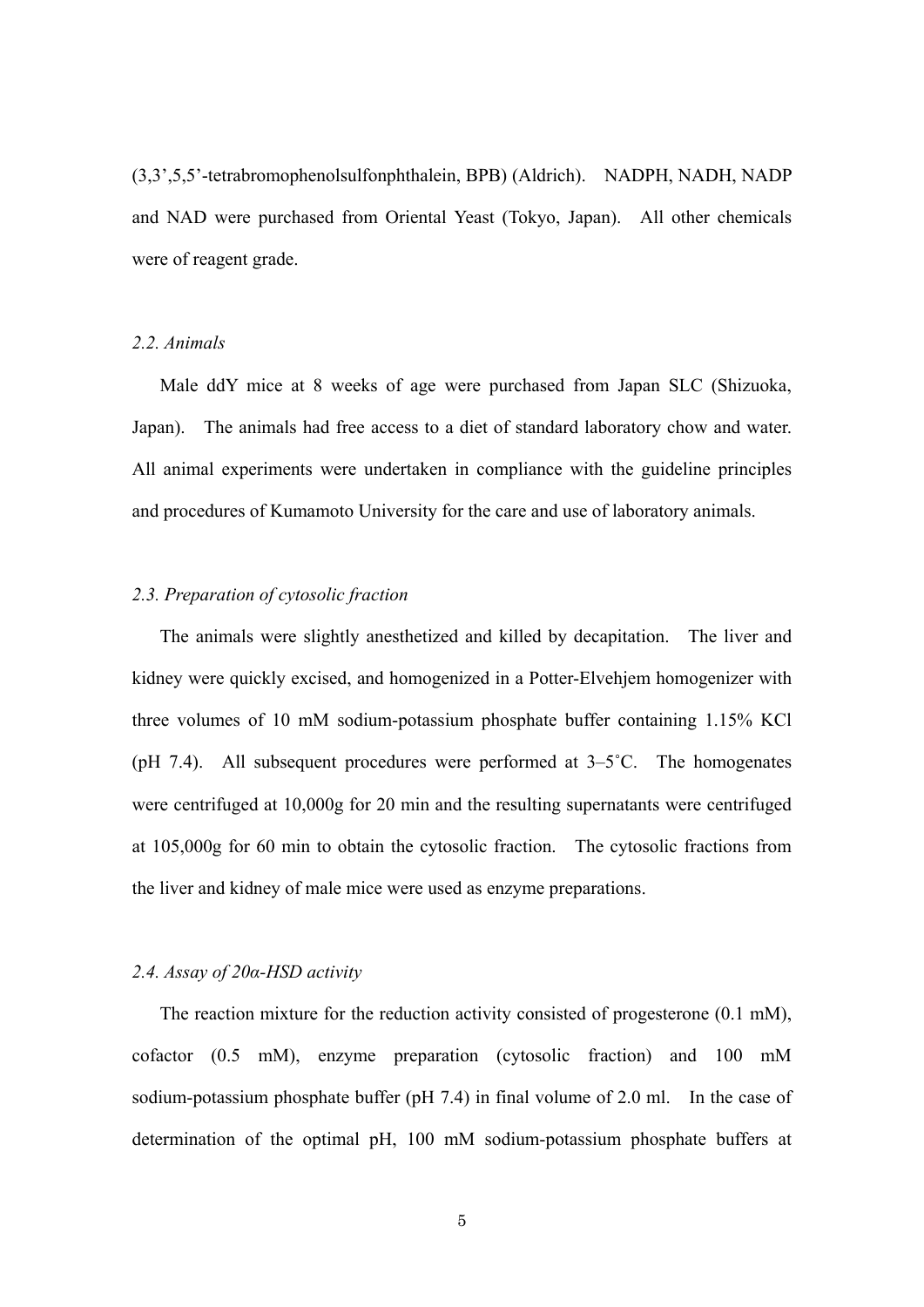5.0–9.0 were used. The mixture was incubated at 37 ˚C for 30 min under aerobic condition. The reaction was stopped by addition of 0.5 ml of 1.0 N HCl to the mixture. The reduction product (20α-hydroxy-4-pregnen-3-one) of progesterone was determined by high-performance liquid chromatography (HPLC) according to a slightly modified method of Swinney et al [23]. HPLC was carried out using a Shimadzu LC-10AD HPLC apparatus (Shimadzu, Kyoto, Japan) equipped with a Tosoh ODS-80Ts column (Tosoh, Tokyo, Japan) and a JASCO 875-UV monitor (240 nm) (JASCO, Tokyo, Japan). Mixture of water-acetonitrile-methanol-tetrahydrofuran (44:28:17:11, v/v) was used as a mobile phase at a flow rate of 0.6 ml/min. Protein concentration was determined by the method of Lowry et al. [24] with bovine serum albumin as the standard.

## *2.5. Inhibition experiments*

Inhibitors (flavonoids, quinones and phthalein analogs) were dissolved in dimethyl sulfoxide (DMSO) or methanol, and then added to the reaction mixture. The final concentration of DMSO or methanol did not exceed 2 %  $(v/v)$ , and this concentration did not affect the enzyme reaction. The final concentration of inhibitors was 10  $\mu$ M for flavonoids and quinones and 50 µM for phthalein analogs.

#### **3. Results**

## *3.1. Cofactor requirement for 20α-HSD activity*

 The cofactor requirement for 20α-HSD activity was re-examined in cytosolic fractions from the liver and kidney of mice (Fig. 1). As expected, 20α-HSD activity in liver cytosol required NADH in addition to NADPH as the cofactors. In kidney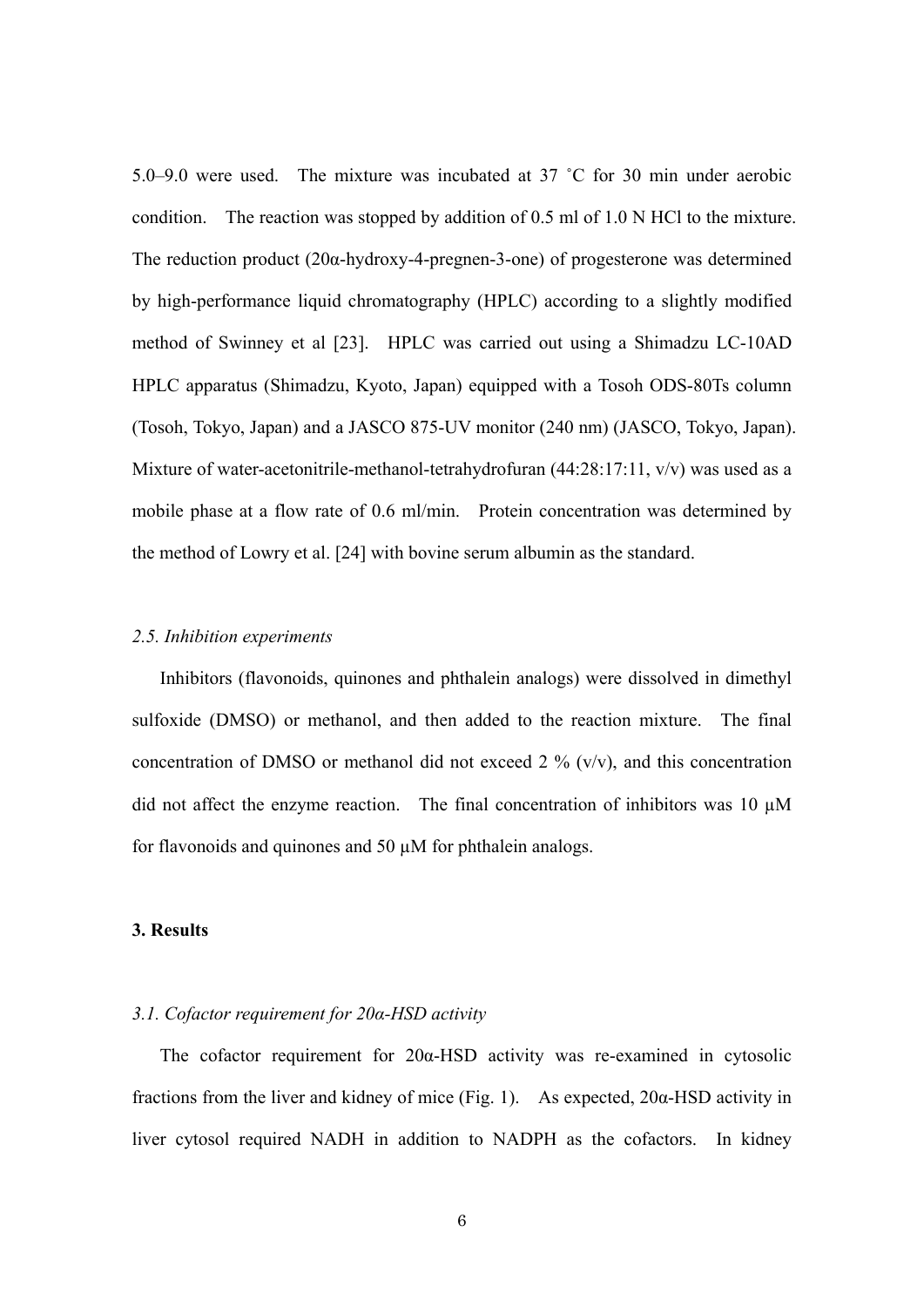cytosol, only NADPH was confirmed to be effective as the cofactor for the enzyme activity.

#### *3.2. Inhibition of 20α-HSD activity by flavonoids*

 Figure 2 shows the inhibitory effects of flavonoids on NADPH- and NADH-dependent 20α-HSD activities in cytosolic fractions from the liver and kidney of mice. The enzyme activities were determined at a physiological pH of 7.4. Flavonoids except daidzein were potent inhibitors of hepatic NADPH-dependent 20α-HSD activity (Fig. 2A). The order of the inhibitory potencies of these flavonoids was fisetin  $>$  apigenin  $>$  naringenin  $>$  quercetin. Furthermore, these four flavonoids were effective inhibitors of hepatic NADH-dependent 20α-HSD activity, although the inhibitory potencies were somewhat lower than those against hepatic NADPH-dependent 20α-HSD activity (Fig. 2B). By contrast, these flavonoids including daidzein had little ability to inhibit renal NADPH-dependent 20α-HSD activity (Fig. 2C).

#### *3.3. Inhibition of 20α-HSD activity by quinones*

 The inhibitory effects of quinones on NADPH- and NADH-dependent 20α-HSD activities were examined in cytosolic fractions from the liver and kidney of mice. As shown in Figs. 3A and 3B, 9,10-PQ and 1,2-NQ exhibited moderate inhibitions against hepatic NADPH- and NADH-dependent  $20\alpha$ -HSD activities. The inhibitory potency of 9,10-PQ against renal NADPH-dependent 20α-HSD activity was lower than those against hepatic NADPH- and NADH-dependent  $20\alpha$ -HSD activities (Fig. 3C). Quinones other than 9,10-PQ and 1,2-NQ had little ability to inhibit these hepatic and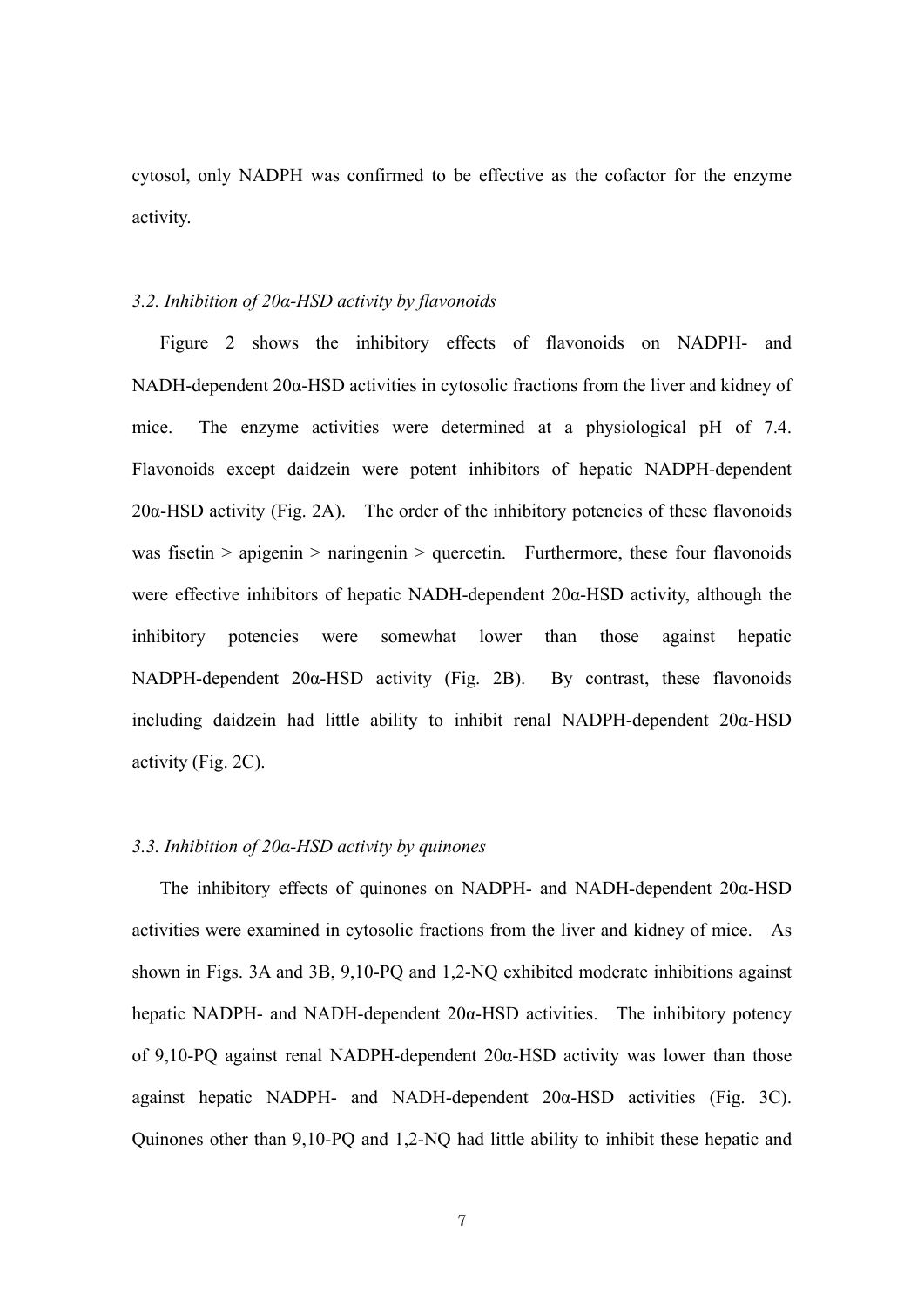renal 20α-HSD activities, although 1,4-NQ inhibited weakly hepatic NADH-dependent 20α-HSD activity.

## *3.4. Inhibition or activation of 20α-HSD activity by phthalein analogs*

In an attempt to elucidate the multiplicity of enzymes that catalyze  $20\alpha$ -HSD activity, the effects of phthalein analogs (PP, SBP, PSP and BPB) on NADPH- and NADH-dependent 20α-HSD activities were examined in cytosolic fractions from the liver and kidney of mice. Among the phthalein analogs, PP and PSP were potent inhibitors of hepatic NADPH-dependent  $20\alpha$ -HSD activity (Fig. 4A). These two compounds also inhibited hepatic NADH-dependent 20α-HSD activity (Fig. 4B). Interestingly, although SBP had little ability to inhibit hepatic NADPH-dependent  $20\alpha$ -HSD activity and BPB exhibited a weak activation against the enzyme activity (Fig. 4A), SBP and BPB were potent and moderate inhibitors, respectively, of hepatic NADH-dependent 20α-HSD activity (Fig. 4B). As shown in Fig. 4C, SBP exhibited a potent inhibition against renal NADPH-dependent  $20\alpha$ -HSD activity, whereas PP had little ability to inhibit the enzyme activity. Furthermore, PSP and BPB were found to activate weakly renal NADPH-dependent 20α-HSD activity (Fig. 4C).

## *3.5. pH profile of 20α-HSD activity*

 Figure 5 shows the pH profiles of NADPH- and NADH-dependent 20α-HSD activities in cytosolic fractions from the liver and kidney of mice. Hepatic NADPH-dependent  $20\alpha$ -HSD activity showed a broad pH optimum around 6.5 (Fig. 5A). On the other hand, the optimal pH of hepatic NADH-dependent  $20\alpha$ -HSD activity was around 7.4 (Fig. 5B). In the case of renal NADH-dependent  $20\alpha$ -HSD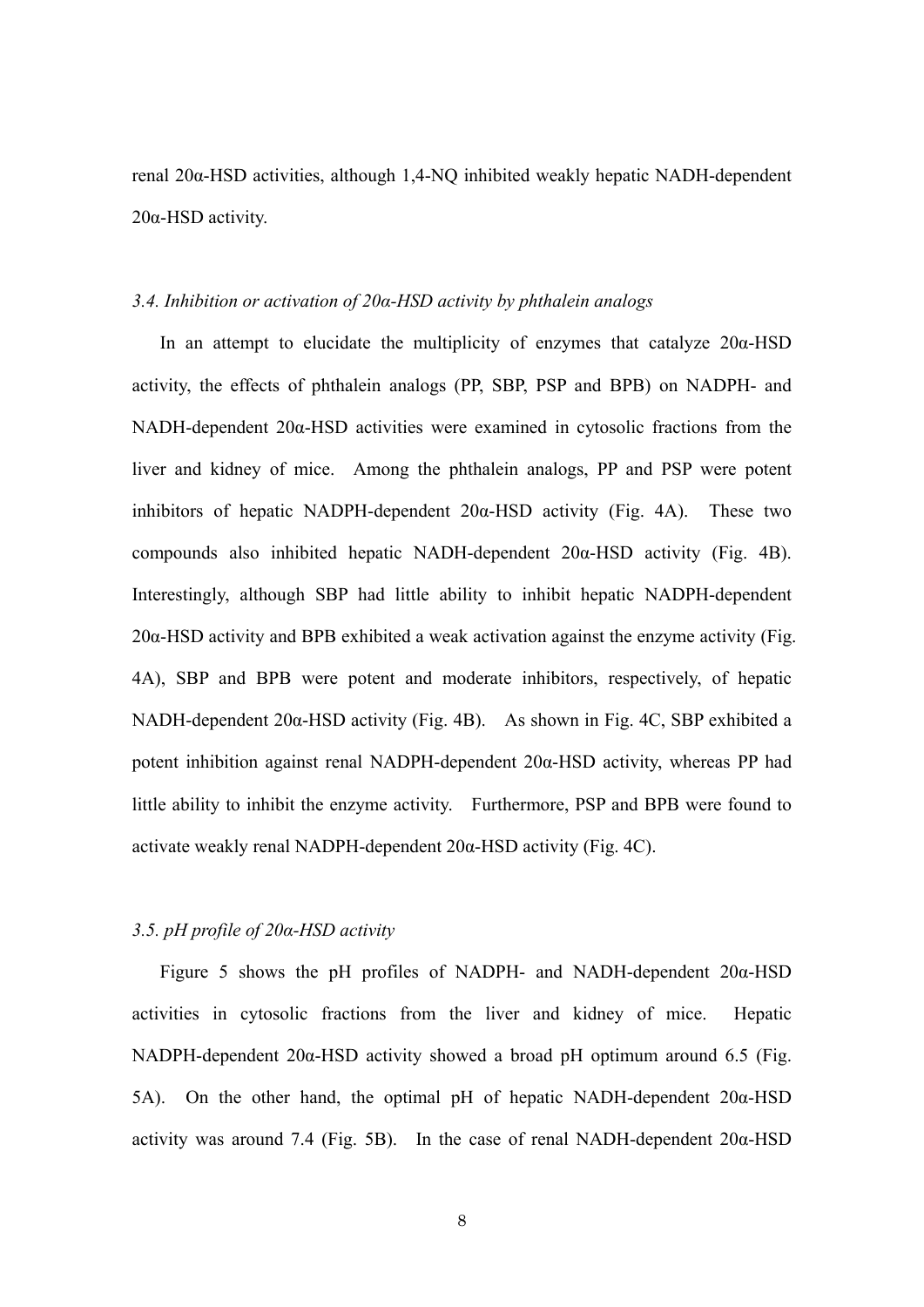activity, a pH optimum was observed around 6.0 (Fig. 5C).

#### **4. Discussion**

 Enzymes belonging to the AKR1C subfamily have been demonstrated to function as various hydroxysteroid dehydrogenases (HSDs) [1, 2, 21]. For example, Akr1c6 and Akr1c18 catalyze 17β-HSD and 20α-HSD activities, respectively, in mouse tissues. In addition to 17β-HSD activity, Akr1c6 exhibits a low  $20\alpha$ -HSD activity [17, 21]. We have recently shown that cofactor requirement for  $20\alpha$ -HSD activity in mouse liver is different from that in mouse kidney [20]. The different cofactor requirements for these 20α-HSD activities were confirmed in the present study. Thus, the multiplicity of enzymes catalyzing 20α-HSD activity was further examined in cytosolic fractions from the liver and kidney of mice.

 Most recently, human progesterone metabolizing enzyme AKR1C1 (20α-HSD) has been shown to be potently inhibited by flavonoids like naringenin [25]. Interestingly, human 17β-HSD type 5 also possesses a high  $20\alpha$ -HSD activity [26], and is inhibited by flavonoids such as quercetin and kaempferol [27]. Our previous papers have demonstrated that 20α-HSD activities in mouse liver and rat liver are inhibited by flavonoids [20, 28]. Furthermore, AKR enzymes have been reported to display high catalytic activities for quinones including 9,10-PQ [29-32], suggesting that quinones are useful as substrate inhibitors of AKR enzymes. Thus, the effects of flavonoids and quinones on NADPH- and NADH-dependent 20α-HSD activities were examined in cytosolic fractions from the liver and kidney of mice. Judging from the data for the inhibition of these 20α-HSD activities by flavonoids and quinones, it is concluded that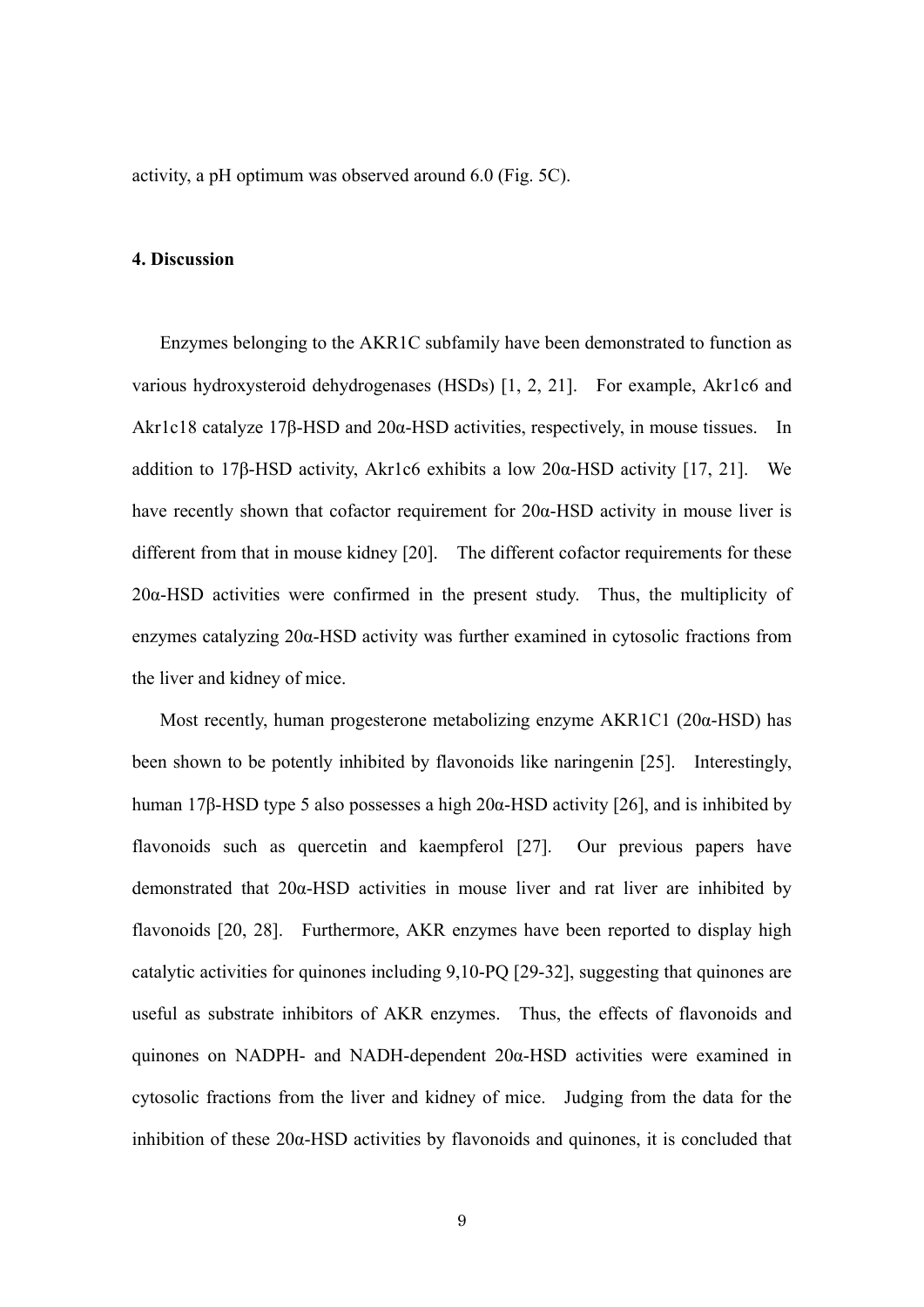enzyme catalyzing renal NADPH-dependent 20α-HSD activity is distinct from enzyme(s) catalyzing hepatic NADPH- and NADH-dependent 20α-HSD activities. However, flavonoids showed a similar tendency to inhibit efficiently hepatic NADPHand NADH-dependent  $20\alpha$ -HSD activities, although the inhibitory potencies of flavonoids against hepatic NADH-dependent 20α-HSD activity were somewhat lower than those against NADPH-dependent 20α-HSD activity. Quinones such as 9,10-PQ and 1,2-NQ also exhibited similar inhibitions against hepatic NADPH- and NADH-dependent 20α-HSD activities.

 In order to characterize further enzyme(s) catalyzing hepatic NADPH- and NADH-dependent 20α-HSD activities, we compared the effects of phthalein analogs such as PP on these enzyme activities. It has been reported that phthalein analogs not only inhibit AKRs, but also activate them [33-35]. For example, SBP produces inhibition and activation, respectively, for mouse Akr1c20 and human AKR1C4 (3α-HSD type 1) [34, 35]. Thus, several phthalein analogs (PP, SBP, PSP and BPB) were used as specific inhibitors or activators of enzymes catalyzing 20α-HSD activity. Although SBP had little ability to inhibit hepatic NADPH-dependent 20α-HSD activity and BPB exhibited a weak activation against the enzyme activity, SBP and BPB were potent and moderate inhibitors, respectively, of hepatic NADH-dependent 20α-HSD activity. These results indicate clearly that enzyme catalyzing hepatic NADPH-dependent 20α-HSD activity is distinct from enzyme catalyzing hepatic NADH-dependent 20α-HSD activity. The data for the pH profiles of hepatic NADPHand NADH-dependent 20α-HSD activities also led us to the conclusion.

 Among mouse members of the AKR1C subfamily, Akr1c18 (20α-HSD), Akr1c6 (17β-HSD type 5) and Akr1c12 have the ability to catalyze 20α-HSD activity [17, 21,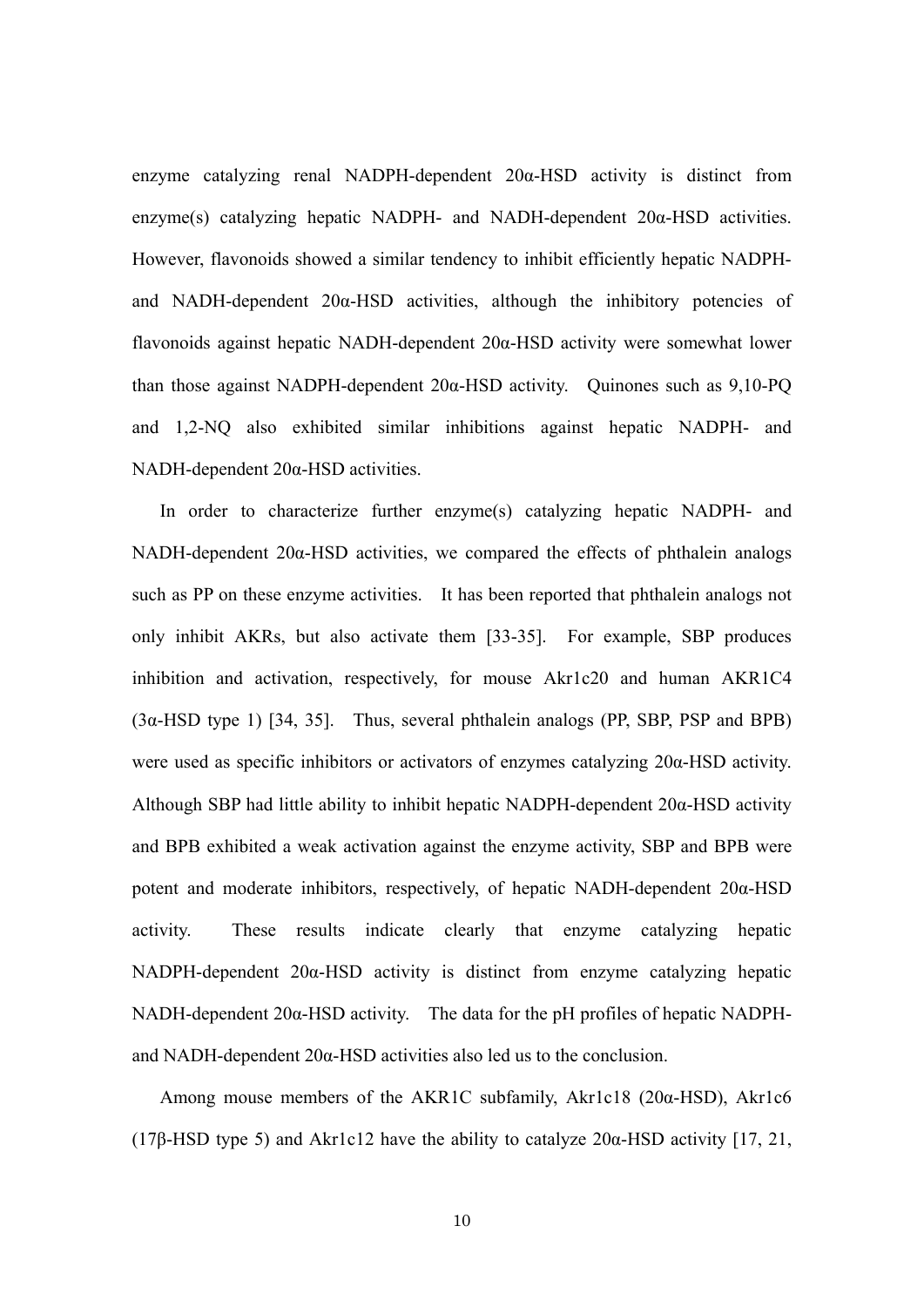22]. Akr1c18 is highly expressed in the ovary, kidney, lung and spleen [18]. On the other hand, Akr1c6 is a liver-specific enzyme [18] and Akr1c12 is highly expressed in the liver and gastrointestinal tract [18, 22]. Furthermore, although Akr1c6 is an NADPH-dependent enzyme [17], Akr1c12 utilizes NADH in addition to NADPH as the cofactor [22]. Based on these results, we propose the possibility that hepatic NADPH-dependent 20α-HSD activity is mainly catalyzed by Akr1c6 rather than by Akr1c12. Unlike hepatic NADPH-dependent 20α-HSD activity, hepatic NADH-dependent 20α-HSD activity is probably catalyzed by only Akr1c12. In the ovary, 20α-HSD plays an important role in the conversion of progesterone into its inactive metabolite. Unexpectedly, Akr1c18 (mouse NADPH-dependent 20α-HSD) is highly expressed not only in the ovary, but also in the kidney as described above [18]. Akr1c18 may be an enzyme catalyzing renal NADPH-dependent 20α-HSD activity. Furthermore, it is possible that SDR enzymes in addition to AKR enzymes are involved in 20α-HSD activity. A possible approach to this problem is to investigate the potencies of specific inhibitors for SDR enzymes.

 In conclusion, the present study provides evidence that several distinct enzymes belonging to the AKR1C subfamily catalyze 20α-HSD activity (the stereoselective reduction of progesterone to 20α-hydroxy-4-pregnen-3-one) in cytosolic fractions from the liver and kidney of mice. Further studies are in progress to identify multifunctional enzymes catalyzing 20α-HSD activity in non-reproductive tissues of mice.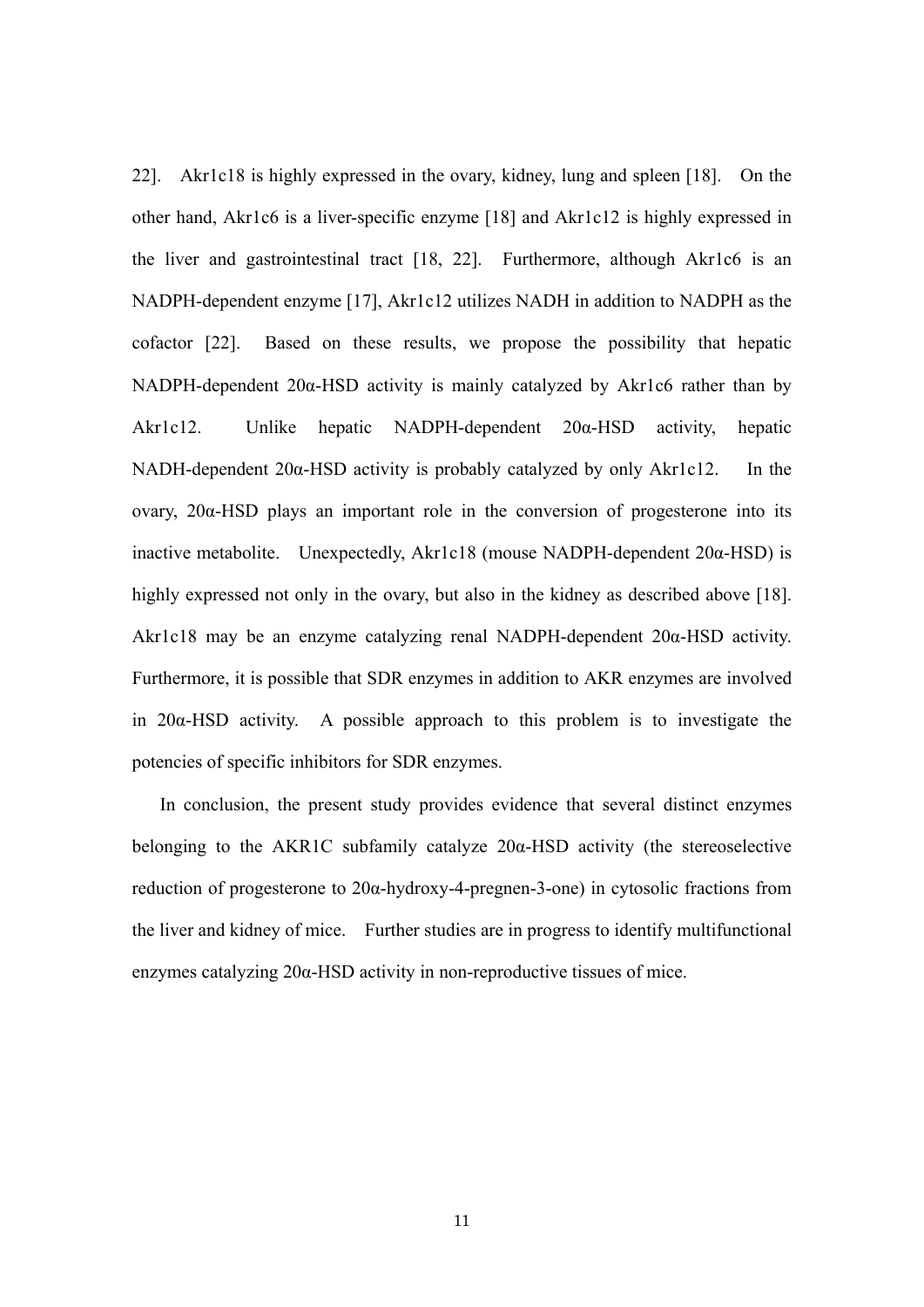## **References**

- [1] D. Hyndman, D.R. Bauman, V.V. Heredia, T.M. Penning, The aldo-keto reductase superfamily homepage, Chem. Biol. Interact. 143-144 (2003) 621-631.
- [2] Y. Jin, T. M. Penning, Aldo-keto reductases and bioactivation/detoxication, Annu. Rev. Pharmacol. Toxicol. 47 (2007) 263-292.
- [3] T.M. Penning, Molecular endocrinology of hydroxysteroid dehydrogenases, Endocr. Rev. 18 (3) (1997) 281-305.
- [4] W.G. Wiest, R.B. Wilcox, Purification and properties of rat ovarian 20α-hydroxysteroid dehydrogenase, J. Biol. Chem. 236 (9) (1961) 2425-2428.
- [5] R.B. Wilcox, W.G. Wiest, Further studies of rat ovarian 20α-hydroxysteroid dehydrogenase, Steroids 7 (5) (1966) 395-413.
- [6] M. Mori, W.G. Wiest, Purification of rat ovary 20α-hydroxysteroid dehydrogenase by affinity chromatography, J. Steroid Biochem. 11 (4) (1979) 1443-1449.
- [7] M. Nishizawa, T. Nakajima, K. Yasuda, H. Kanzaki, Y. Sasaguri, K. Watanabe, S. Ito, Close kinship of human  $20\alpha$ -hydroxysteroid dehydrogenase gene with three aldo-keto reductase genes, Genes Cells 5 (2) (2000) 111-125.
- [8] Y. Zhang, I. Dufort, P. Rheault, V. Luu-The, Characterization of a human 20α-hydroxysteroid dehydrogenase, J. Mol. Endocrinol. 25 (2) (2000) 221-228.
- [9] W.R. Lacy, K.J. Washenick, R.G. Cook, B.S. Dunbar, Molecular cloning and expression of an abundant rabbit ovarian protein with 20α-hydroxysteroid dehydrogenase activity, Mol. Endocrinol. 7 (1) (1993) 58-66.
- [10] R. Miura, K. Shiota, K. Noda, S. Yagi, T. Ogawa, M. Takahashi, Molecular cloning of cDNA for rat ovarian 20α-hydroxysteroid dehydrogenase (HSD1), Biochem. J.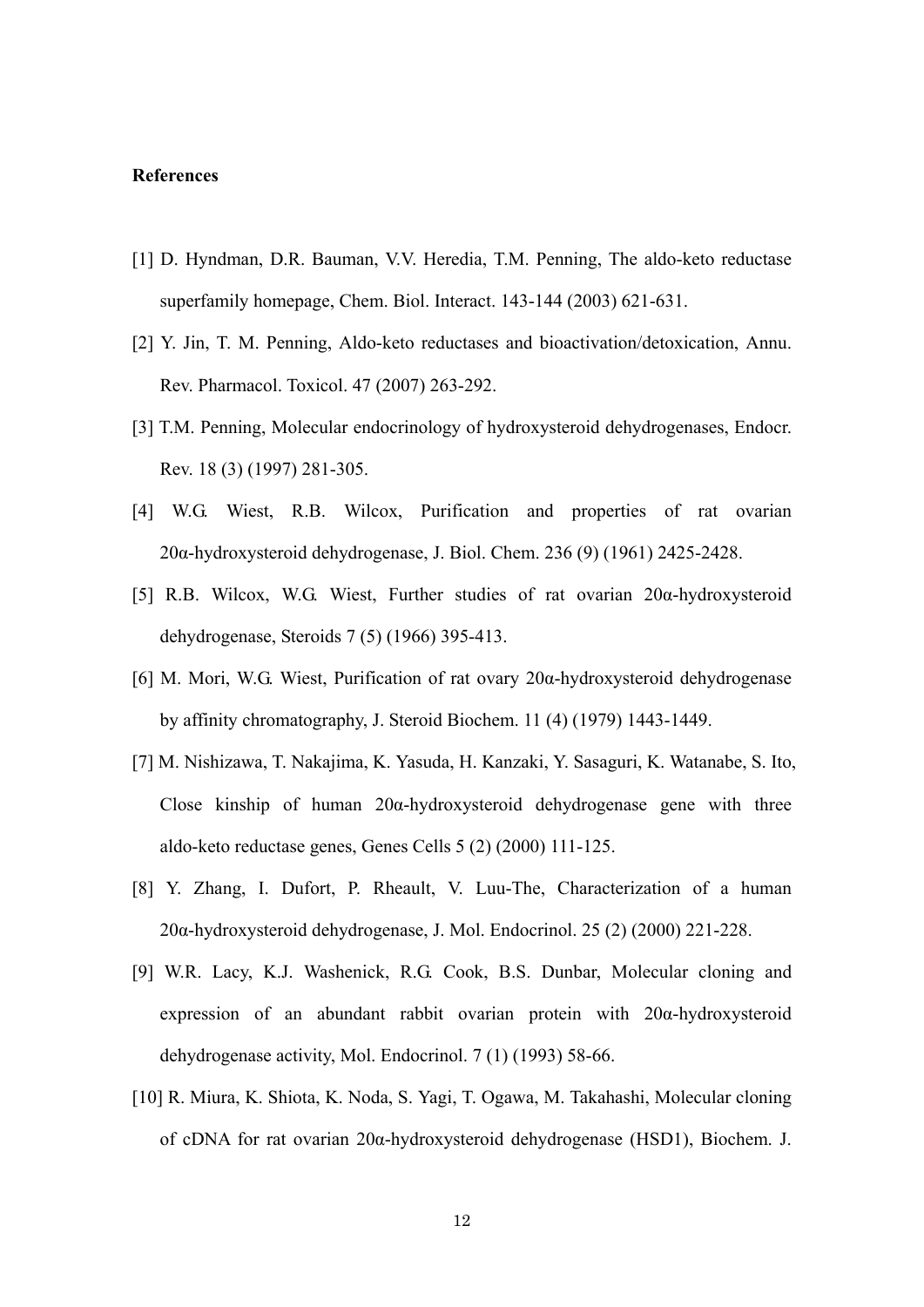299 (Pt 2) (1994) 561-567.

- [11] J. Mao, W.R. Duan, C.T. Albarracin, T.G. Parmer, G. Gibori, Isolation and characterization of a rat luteal cDNA encoding 20α-hydroxysteroid dehydrogenase, Biochem. Biophys. Res. Commun. 201 (3) (1994) 1289-1295.
- [12] M. Ishida, K.T. Chang, I. Hirabayashi, M. Nishihara, M. Takahashi, Cloning of mouse 20α-hydroxysteroid dehydrogenase cDNA and its mRNA localization during pregnancy, J. Reprod. Dev. 45 (5) (1999) 321-329.
- [13] E.A. Petrelli, T.R. Forbes, Toxicity of progesterone to mouse fetuses, Endocrinology 75 (1964) 145-146.
- [14] W.S.N. Jayasekara, T. Yonezawa, M. Ishida, K. Yamanouchi, M. Nishihara, Expression and possible role of  $20\alpha$ -hydroxysteroid dehydrogenase in the placenta of the goat, J. Reprod. Dev. 51 (2) (2005) 265-272.
- [15] R. Krehbiel, M. Darrach, Studies on mouse liver 21-desoxy- and 21-hydroxy-20α-hydroxysteroid: NADP 20α-oxidoreductase, Can. J. Biochem. 46 (9) (1968) 1075-1080.
- [16] R.J. Ertel, F. Ungar, 20α-Hydroxysteroid dehydrogenase and reductive pathways in mouse adrenal glands in vitro, Endocrinology 82 (3) (1968) 527-534.
- [17] Y. Deyashiki, K. Ohshima, M. Nakanishi, K. Sato, K. Matsuura, A. Hara, Molecular cloning and characterization of mouse estradiol 17β-dehydrogenase (A-specific), a member of the aldoketoreductase family, J. Biol. Chem. 270 (18) (1995) 10461-10467.
- [18] L. Vergnes, J. Phan, A. Stolz, K. Reue, A cluster of eight hydroxysteroid dehydrogenase genes belonging to the aldo-keto reductase supergene family on mouse chromosome 13, J. Lipid Res. 44 (3) (2003) 503-511.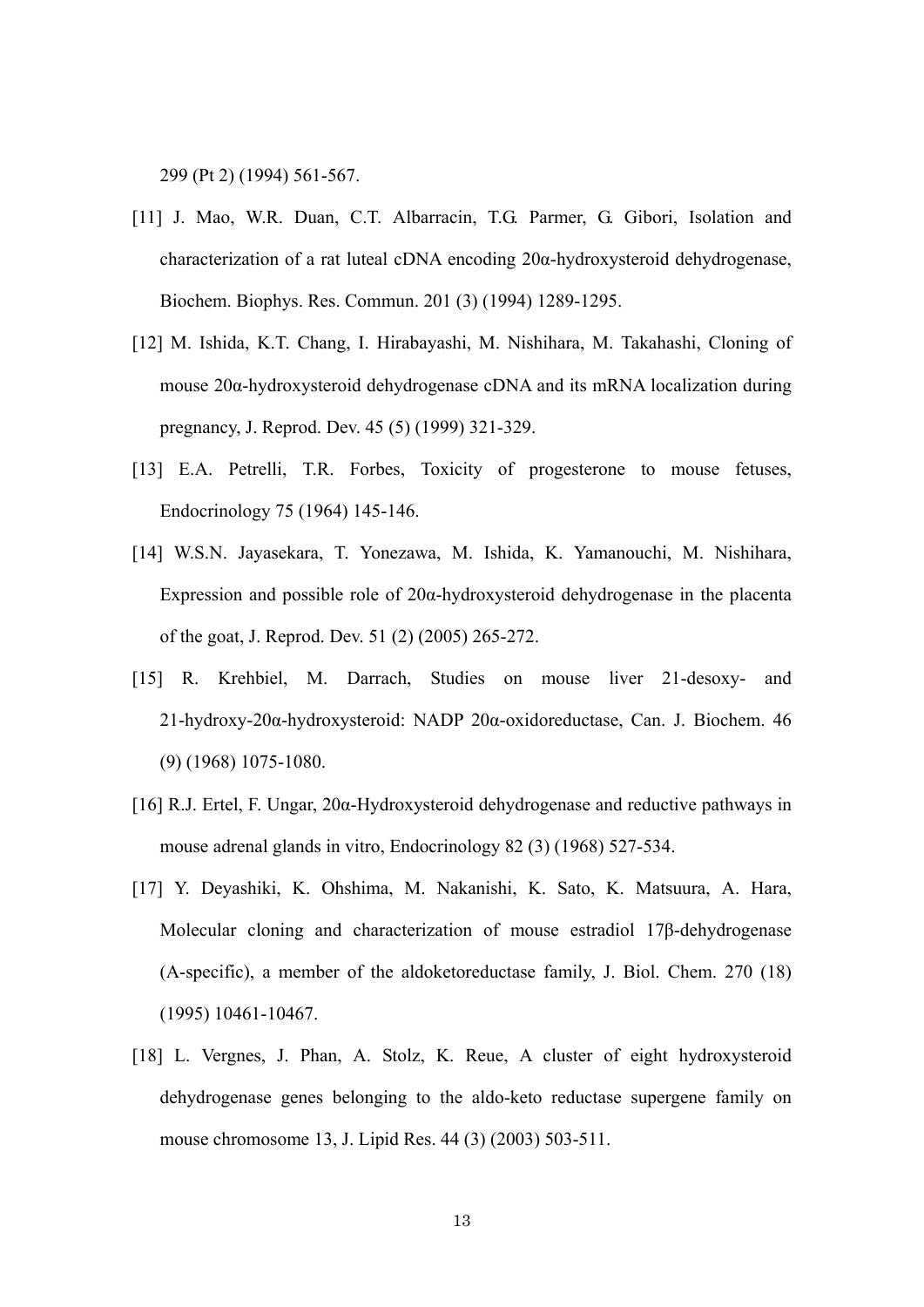- [19] G. Pelletier, V. Luu-The, S. Li, F. Labrie, Localization of 20α-hydroxysteroid dehydrogenase mRNA in mouse brain by in situ hybridization, Mol. Brain Res. 125 (1-2) (2004) 143-146.
- [20] H. Shimada, K. Miura, Y. Imamura, Characteristics and inhibition by flavonoids of 20α-hydroxysteroid dehydrogenase activity in mouse tissues, Life Sci. 78 (25) (2006) 2931-2936.
- [21] T. Matsunaga, S. Shintani, A. Hara, Multiplicity of mammalian reductases for xenobiotic carbonyl compounds, Drug Metab. Pharmacokinet. 21 (1) (2006) 1-18.
- [22] S. Ikeda, E. Okuda-Ashitaka, Y. Masu, T. Suzuki, K. Watanabe, M. Nakao, K. Shingu, S. Ito, Cloning and characterization of two novel aldo-keto reductases (AKR1C12 and AKR1C13) from mouse stomach, FEBS Lett. 459 (3) (1999) 433-437.
- [23] D.C. Swinney, D.E. Ryan, P.E. Thomas, W. Levin, Regioselective progesterone hydroxylation catalyzed by Elever rat hepatic cytochrome P-450 isozymes, Biochemistry 26 (22) (1987) 7073-7083.
- [24] O.H. Lowry, N.J. Rosebrough, A.L. Farr, R.J. Randall, Protein measurement with the Folin phenol reagent, J. Biol. Chem. 193 (1) (1951) 265-275.
- [25] P. Brožic, T. Šmuc, S. Gobec, T.L. Rižner, Phytoestrogens as inhibitors of the human progesterone metabolizing enzyme AKR1C1, Mol. Cell. Endocrinol., 259  $(1-2)$   $(2006)$  30-42.
- [26] I. Dufort, P. Rheault, X.-F. Huang, P. Soucy, V. Luu-The, Characteristics of a highly labile human type 5 17β-hydroxysteroid dehydrogenase, Endocrinology 140 (2) (1999) 568-574.
- [27] A. Krazeisen, R. Breitling, G. Möller, J. Adamski, Phytoestrogens inhibit human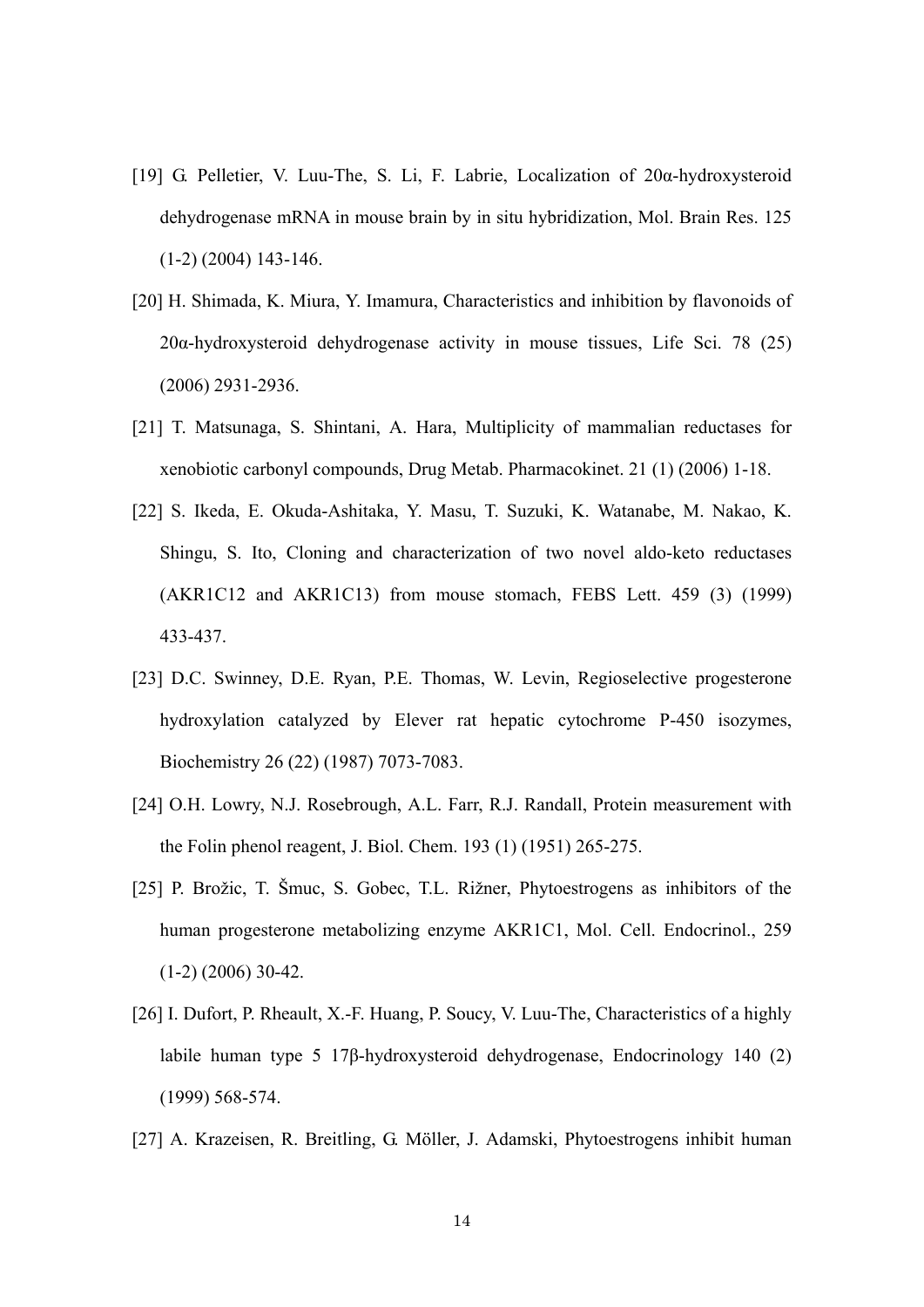17β-hydroxysteroid dehydrogenase type 5, Mol. Cell. Endocrinol. 171 (1-2) (2001) 151-162.

- [28] S. Shimada, M. Uchida, T. Okawara, S.-I. Abe, Y. Imamura, Inhibitory effects of flavonoids on the reduction of progesterone to  $20\alpha$ -hydroxyprogesterone in rat liver, J. Steroid Biochem. Mol. Biol. 93 (1) (2005) 73-79.
- [29] B.P. Schlegel, K. Ratnam, T.M. Penning, Retention of NADPH-linked quinone reductase activity in an aldo-keto reductase following mutation of the catalytic tyrosine, Biochemistry 37 (31) (1998) 11003-11011.
- [30] T. O'Connor, L.S. Ireland, D.J. Harrison, J.D. Hayes, Major differences exist the function and tissue-specific expression of human aflatoxin  $B_1$  aldehyde reductase and the principal human aldo-keto reductase AKR1 family members, Biochem. J. 343 (Pt 2) (1999) 487-504.
- [31] A. Hinsshelwood, G. McGarivie, E.M. Ellis, Substrate specificity of mouse aldo-keto reductase AKR7A5, Chem. Biol. Interact. 143-144 (2003) 263-269.
- [32] S. Ishikura, K. Matsumoto, M. Sanai, K. Horie, T. Matsunaga, K. Tajima, O. El-Kabbani, A. Hara, Molecular cloning of a novel type of rat cytoplasmic 17β-hydroxysteroid dehydrogenase distinct from the type 5 isozyme, J. Biochem. (Tokyo) 139 (6) (2006) 1053-1063.
- [33] Y. Higaki, N. Usami, S. Shintani, S. Ishikura, O. El-Kabbani, A. Hara, Selective and potent inhibitors of human 20α-hydroxysteroid dehydrogenase (AKR1C1) that metabolizes neurosteroids derived from progesterone, Chem. Biol. Interact. 143-144 (2003) 503-513.
- [34] K. Matsumoto, S. Endo, S. Ishikura, T. Matsunaga, K. Tajima, O. El-Kabbani, A. Hara, Enzymatic properties of a member (AKR1C20) of the aldo-keto reductase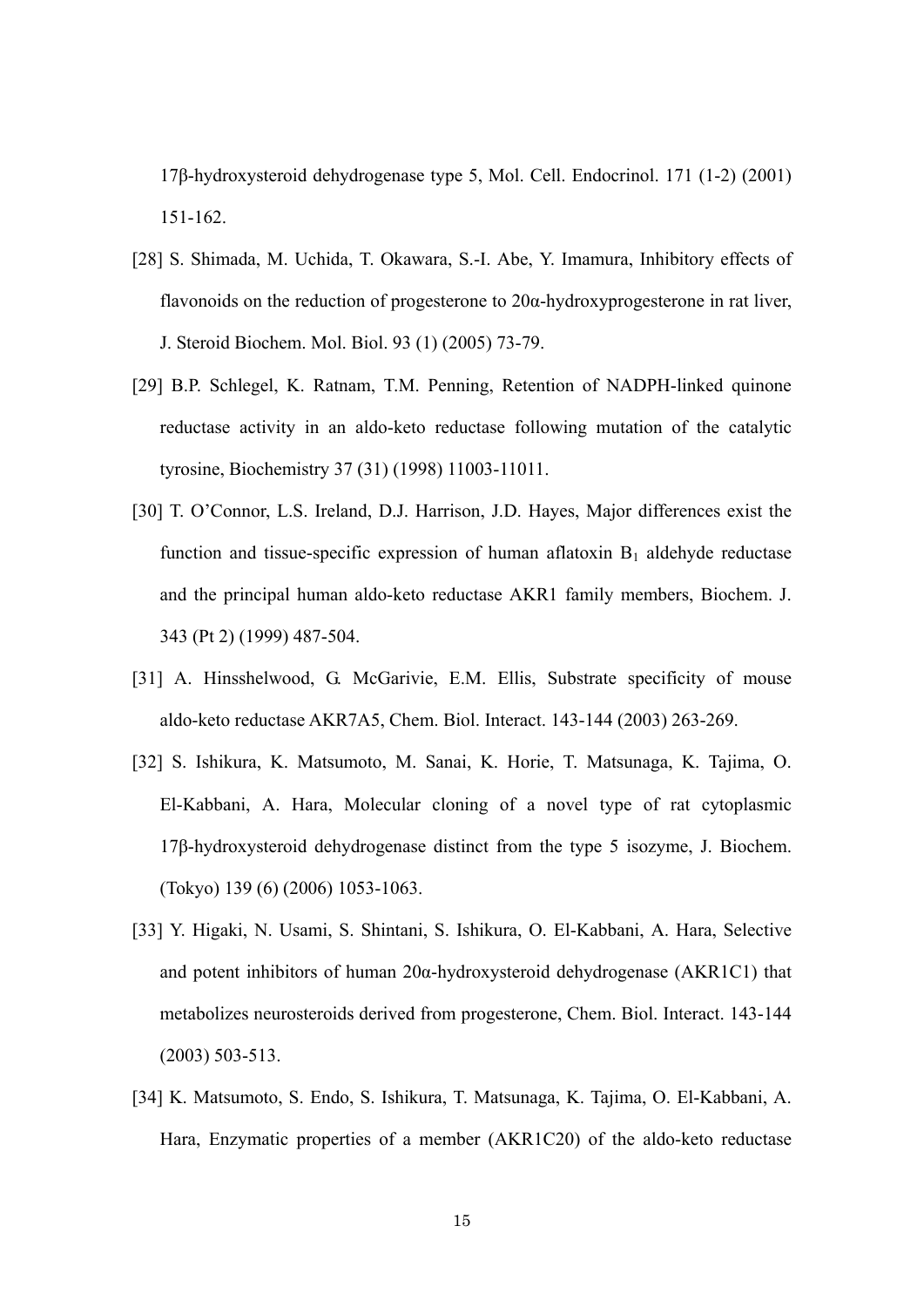family, Biol. Pharm. Bull. 29 (3) (2006) 539-542.

[35] K. Matsuura, Y. Tamada, Y. Deyashiki, Y. Miyabe, M. Nakanishi, I. Ohya, A. Hara, Activation of human liver 3α-hydroxysteroid dehydrogenase by sulphobromophthalein, Biochem. J. 313 (Pt 1) (1996) 179-184.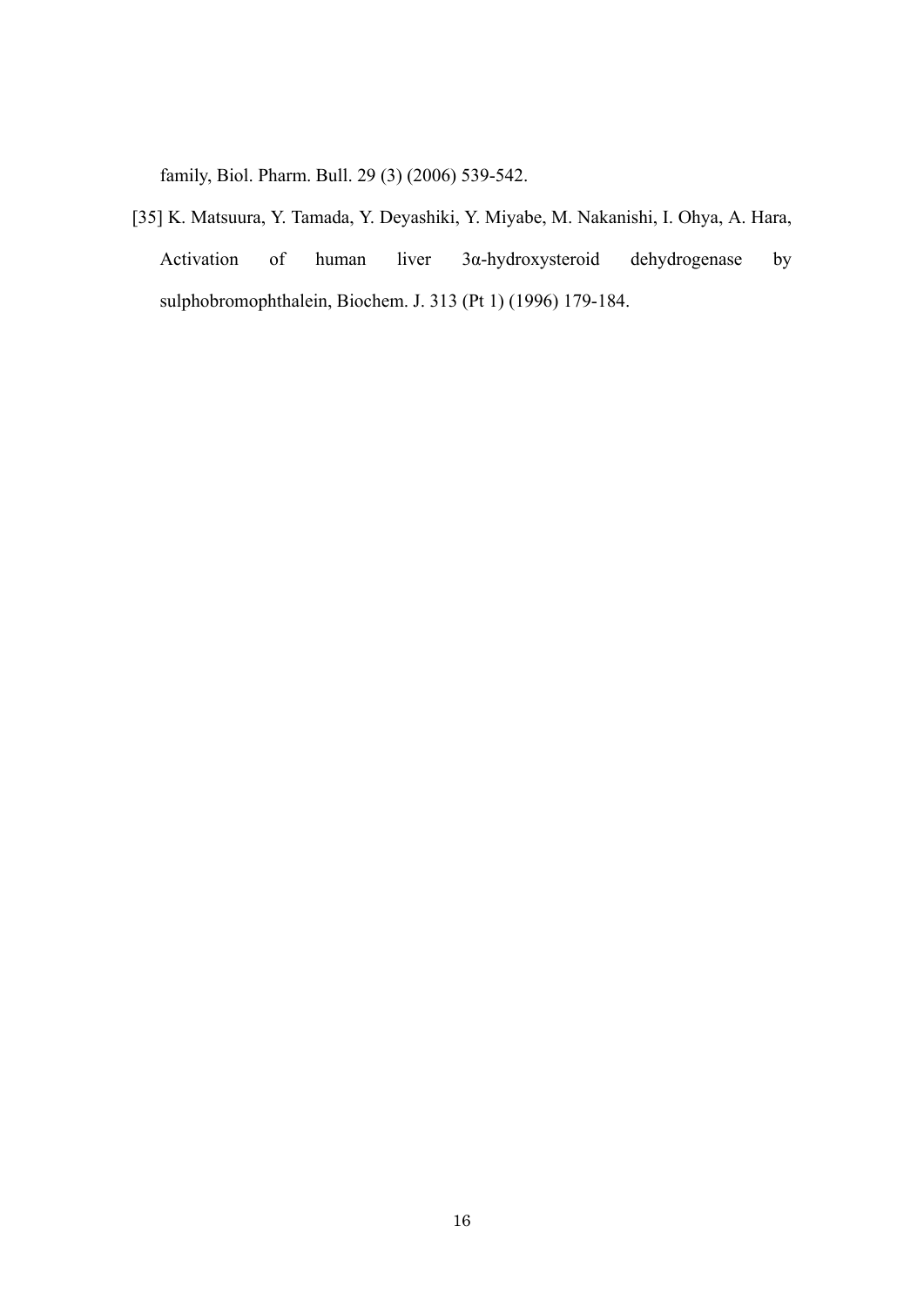## **Figure legends:**

Fig. 1. Cofactor requirement for  $20\alpha$ -HSD activities in cytosolic fractions from the liver and kidney of mice. (A) liver; (B) kidney. Progesterone (0.1 mM) was used as the substrate and NADPH, NADH, NADP or NAD (0.5 mM) was used as the cofactor. Each bar represents the mean  $\pm$  S.D. of three to five experiments.

Fig. 2. Inhibition of NADPH- and NADH-dependent 20α-HSD activities in cytosolic fractions from the liver and kidney of mice by flavonoids. (A) hepatic NADPH-dependent 20α-HSD activity; (B) hepatic NADH-dependent 20α-HSD activity; (C) renal NADPH-dependent  $20\alpha$ -HSD activity. Progesterone (0.1 mM) was used as the substrate and NADPH or NADH (0.5 mM) was used as the cofactor. The concentration of flavonoids was 10  $\mu$ M. Each bar represents the mean  $\pm$  S.D. of three experiments.

Fig. 3. Inhibition of NADPH- and NADH-dependent 20α-HSD activities in cytosolic fractions from the liver and kidney of mice by quinones. (A) hepatic NADPH-dependent 20α-HSD activity; (B) hepatic NADH-dependent 20α-HSD activity; (C) renal NADPH-dependent  $20\alpha$ -HSD activity. Progesterone (0.1 mM) was used as the substrate and NADPH or NADH (0.5 mM) was used as the cofactor. The concentration of quinones was 10  $\mu$ M. Each bar represents the mean  $\pm$  S.D. of three to five experiments.